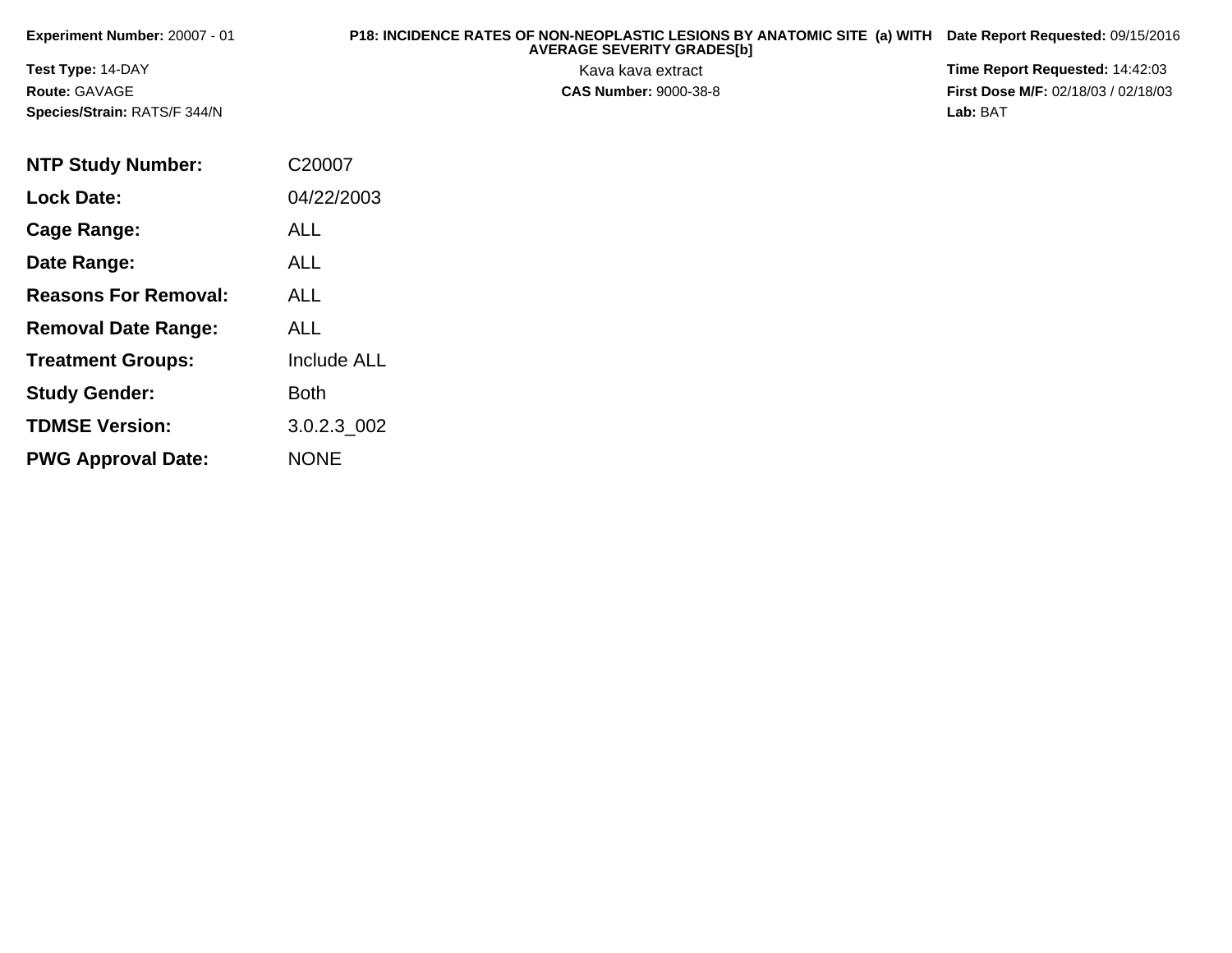| Experiment Number: 20007 - 01                                                            |        | P18: INCIDENCE RATES OF NON-NEOPLASTIC LESIONS BY ANATOMIC SITE (a) WITH Date Report Requested: 09/15/2016 |                                                        |                            |                                     |                  |  |
|------------------------------------------------------------------------------------------|--------|------------------------------------------------------------------------------------------------------------|--------------------------------------------------------|----------------------------|-------------------------------------|------------------|--|
| Test Type: 14-DAY                                                                        |        |                                                                                                            | <b>AVERAGE SEVERITY GRADES[b]</b><br>Kava kava extract |                            | Time Report Requested: 14:42:03     |                  |  |
| Route: GAVAGE                                                                            |        |                                                                                                            | <b>CAS Number: 9000-38-8</b>                           |                            | First Dose M/F: 02/18/03 / 02/18/03 |                  |  |
| Species/Strain: RATS/F 344/N                                                             |        |                                                                                                            |                                                        |                            | Lab: BAT                            |                  |  |
| <b>FISCHER 344 RATS MALE</b>                                                             | 0 G/KG | 0.125 G/KG                                                                                                 | 0.25 G/KG                                              | 0.5 G/KG                   | 1.0 G/KG                            | 2.0 G/KG         |  |
| <b>Disposition Summary</b>                                                               |        |                                                                                                            |                                                        |                            |                                     |                  |  |
| <b>Animals Initially In Study</b><br><b>Early Deaths</b><br><b>Survivors</b>             | 5      | $5\phantom{.0}$                                                                                            | 5                                                      | $5\phantom{.0}$            | 5                                   | 5                |  |
| <b>Terminal Sacrifice</b><br><b>Animals Examined Microscopically</b>                     | 5<br>5 | $5\phantom{.0}$                                                                                            | 5                                                      | $\sqrt{5}$<br>$\mathbf{1}$ | 5<br>5                              | 5<br>5           |  |
| <b>ALIMENTARY SYSTEM</b>                                                                 |        |                                                                                                            |                                                        |                            |                                     |                  |  |
| Liver                                                                                    | (5)    | (0)                                                                                                        | (0)                                                    | (0)                        | (5)                                 | (5)              |  |
| Hematopoietic Cell Proliferation<br>Hepatodiaphragmatic Nodule                           | 1[1.0] |                                                                                                            |                                                        |                            |                                     | 1[1.0]           |  |
| Infiltration Cellular, Mononuclear Cell<br>Hepatocyte, Hypertrophy                       | 5[1.0] |                                                                                                            |                                                        |                            | 1[1.0]                              | 4[1.0]<br>5[1.0] |  |
| Hepatocyte, Vacuolization Cytoplasmic                                                    | 1[1.0] |                                                                                                            |                                                        |                            |                                     |                  |  |
| CARDIOVASCULAR SYSTEM                                                                    |        |                                                                                                            |                                                        |                            |                                     |                  |  |
| None                                                                                     |        |                                                                                                            |                                                        |                            |                                     |                  |  |
| <b>ENDOCRINE SYSTEM</b>                                                                  |        |                                                                                                            |                                                        |                            |                                     |                  |  |
| None                                                                                     |        |                                                                                                            |                                                        |                            |                                     |                  |  |
| <b>GENERAL BODY SYSTEM</b>                                                               |        |                                                                                                            |                                                        |                            |                                     |                  |  |
| None                                                                                     |        |                                                                                                            |                                                        |                            |                                     |                  |  |
| <b>GENITAL SYSTEM</b>                                                                    |        |                                                                                                            |                                                        |                            |                                     |                  |  |
| None                                                                                     |        |                                                                                                            |                                                        |                            |                                     |                  |  |
| a - Number of animals examined microscopically at site and number of animals with lesion |        |                                                                                                            |                                                        |                            |                                     |                  |  |

b-Average severity grade(1-minimal;2-mild;3-moderate;4-marked)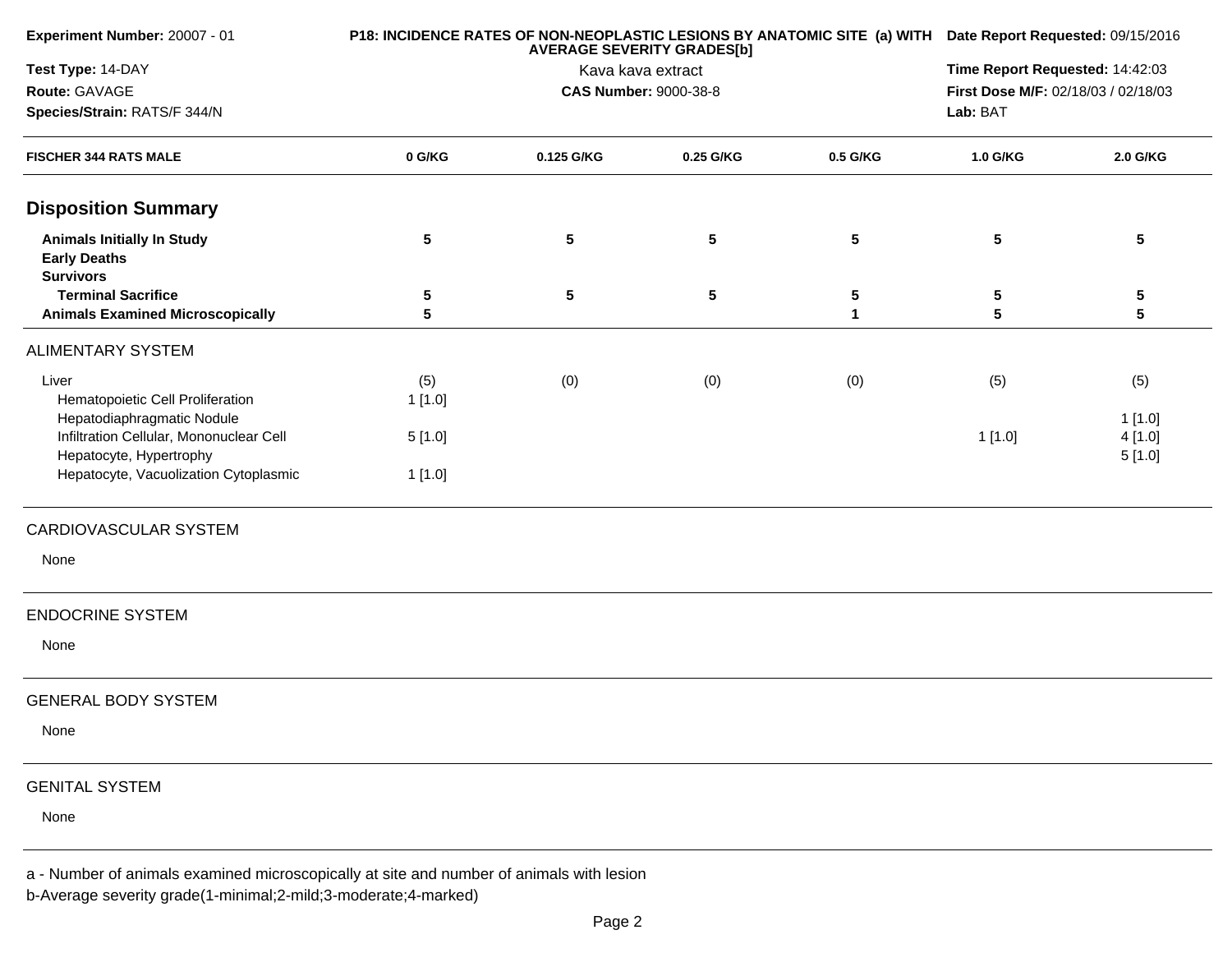| Experiment Number: 20007 - 01                                                            |        | <b>AVERAGE SEVERITY GRADES[b]</b> | P18: INCIDENCE RATES OF NON-NEOPLASTIC LESIONS BY ANATOMIC SITE (a) WITH Date Report Requested: 09/15/2016 |          |                                     |          |
|------------------------------------------------------------------------------------------|--------|-----------------------------------|------------------------------------------------------------------------------------------------------------|----------|-------------------------------------|----------|
| Test Type: 14-DAY                                                                        |        | Kava kava extract                 | Time Report Requested: 14:42:03                                                                            |          |                                     |          |
| Route: GAVAGE                                                                            |        |                                   | <b>CAS Number: 9000-38-8</b>                                                                               |          | First Dose M/F: 02/18/03 / 02/18/03 |          |
| Species/Strain: RATS/F 344/N                                                             |        |                                   |                                                                                                            |          | Lab: BAT                            |          |
| <b>FISCHER 344 RATS MALE</b>                                                             | 0 G/KG | 0.125 G/KG                        | 0.25 G/KG                                                                                                  | 0.5 G/KG | 1.0 G/KG                            | 2.0 G/KG |
| <b>HEMATOPOIETIC SYSTEM</b>                                                              |        |                                   |                                                                                                            |          |                                     |          |
| None                                                                                     |        |                                   |                                                                                                            |          |                                     |          |
| <b>INTEGUMENTARY SYSTEM</b>                                                              |        |                                   |                                                                                                            |          |                                     |          |
| None                                                                                     |        |                                   |                                                                                                            |          |                                     |          |
| MUSCULOSKELETAL SYSTEM                                                                   |        |                                   |                                                                                                            |          |                                     |          |
| None                                                                                     |        |                                   |                                                                                                            |          |                                     |          |
| NERVOUS SYSTEM                                                                           |        |                                   |                                                                                                            |          |                                     |          |
| Brain                                                                                    | (5)    | (0)                               | (0)                                                                                                        | (0)      | (0)                                 | (5)      |
| <b>RESPIRATORY SYSTEM</b>                                                                |        |                                   |                                                                                                            |          |                                     |          |
| Lung                                                                                     | (5)    | (0)                               | (0)                                                                                                        | (1)      | (0)                                 | (5)      |
| Hemorrhage                                                                               |        |                                   |                                                                                                            | 1[2.0]   |                                     |          |
| Mineralization                                                                           | 1[1.0] |                                   |                                                                                                            |          |                                     |          |
| Alveolus, Infiltration Cellular, Mononuclear Cell                                        | 3[1.0] |                                   |                                                                                                            | 1 [1.0]  |                                     | 5[1.0]   |
| Interstitium, Infiltration Cellular, Mononuclear<br>Cell                                 | 5[1.0] |                                   |                                                                                                            | 1[1.0]   |                                     | 5[1.0]   |
| SPECIAL SENSES SYSTEM                                                                    |        |                                   |                                                                                                            |          |                                     |          |
| None                                                                                     |        |                                   |                                                                                                            |          |                                     |          |
| <b>URINARY SYSTEM</b>                                                                    |        |                                   |                                                                                                            |          |                                     |          |
| Kidney                                                                                   | (5)    | (0)                               | (0)                                                                                                        | (0)      | (0)                                 | (5)      |
| a - Number of animals examined microscopically at site and number of animals with lesion |        |                                   |                                                                                                            |          |                                     |          |
| b-Average severity grade(1-minimal;2-mild;3-moderate;4-marked)                           |        |                                   |                                                                                                            |          |                                     |          |
|                                                                                          |        |                                   |                                                                                                            |          |                                     |          |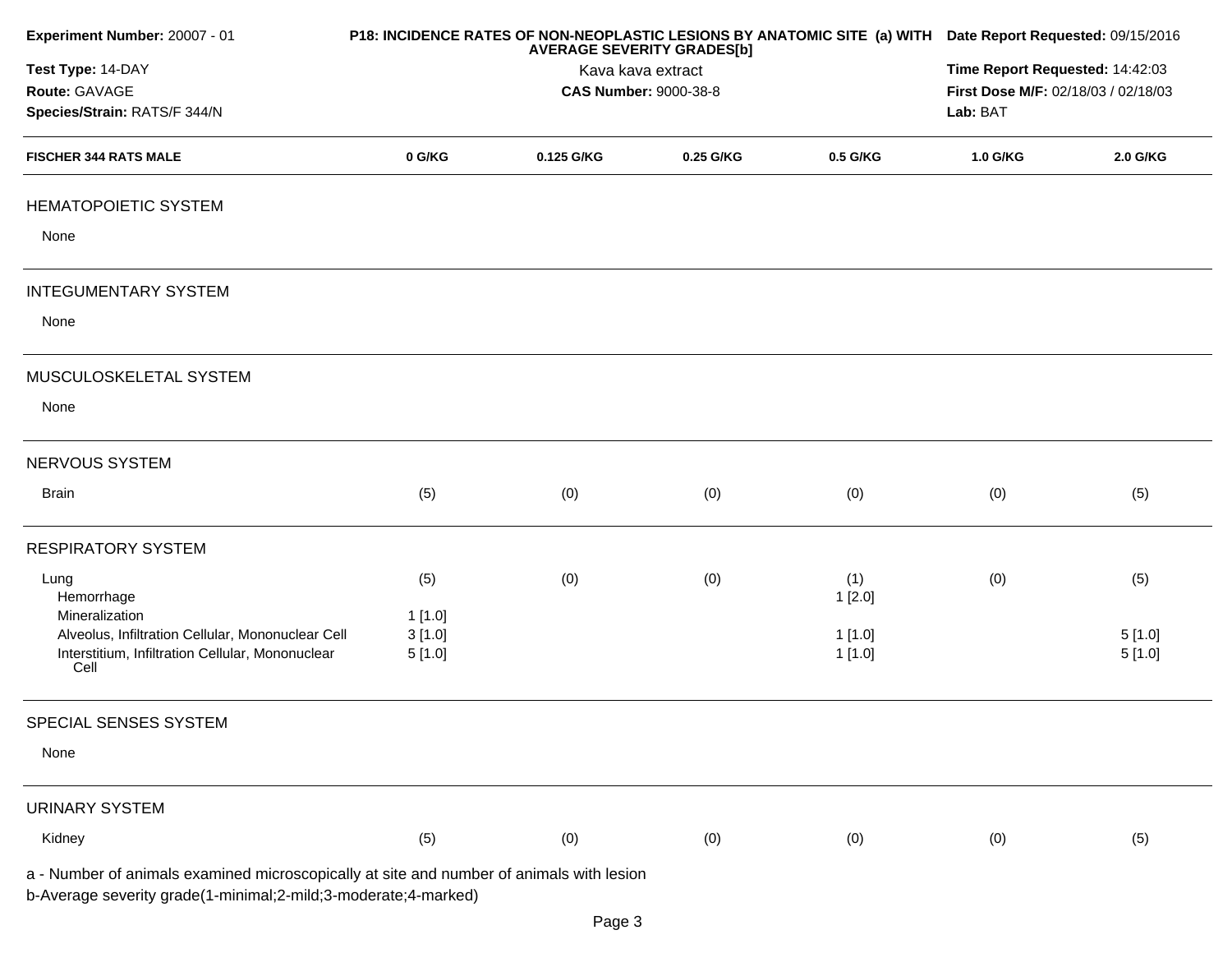| Experiment Number: 20007 - 01 | P18: INCIDENCE RATES OF NON-NEOPLASTIC LESIONS BY ANATOMIC SITE (a) WITH<br><b>AVERAGE SEVERITY GRADES[b]</b> |                                                                               |             |            | Date Report Requested: 09/15/2016 |            |
|-------------------------------|---------------------------------------------------------------------------------------------------------------|-------------------------------------------------------------------------------|-------------|------------|-----------------------------------|------------|
| <b>Test Type: 14-DAY</b>      |                                                                                                               | Time Report Requested: 14:42:03<br><b>First Dose M/F: 02/18/03 / 02/18/03</b> |             |            |                                   |            |
| <b>Route: GAVAGE</b>          |                                                                                                               | <b>CAS Number: 9000-38-8</b>                                                  |             |            |                                   |            |
| Species/Strain: RATS/F 344/N  |                                                                                                               | Lab: BAT                                                                      |             |            |                                   |            |
| <b>FISCHER 344 RATS MALE</b>  | 0 G/KG                                                                                                        | 0.125 G/KG                                                                    | $0.25$ G/KG | $0.5$ G/KG | $1.0$ G/KG                        | $2.0$ G/KG |
| Mineralization                | $1$ [1.0]                                                                                                     |                                                                               |             |            |                                   |            |
|                               |                                                                                                               |                                                                               |             |            |                                   |            |

\*\*\* END OF MALE \*\*\*

a - Number of animals examined microscopically at site and number of animals with lesionb-Average severity grade(1-minimal;2-mild;3-moderate;4-marked)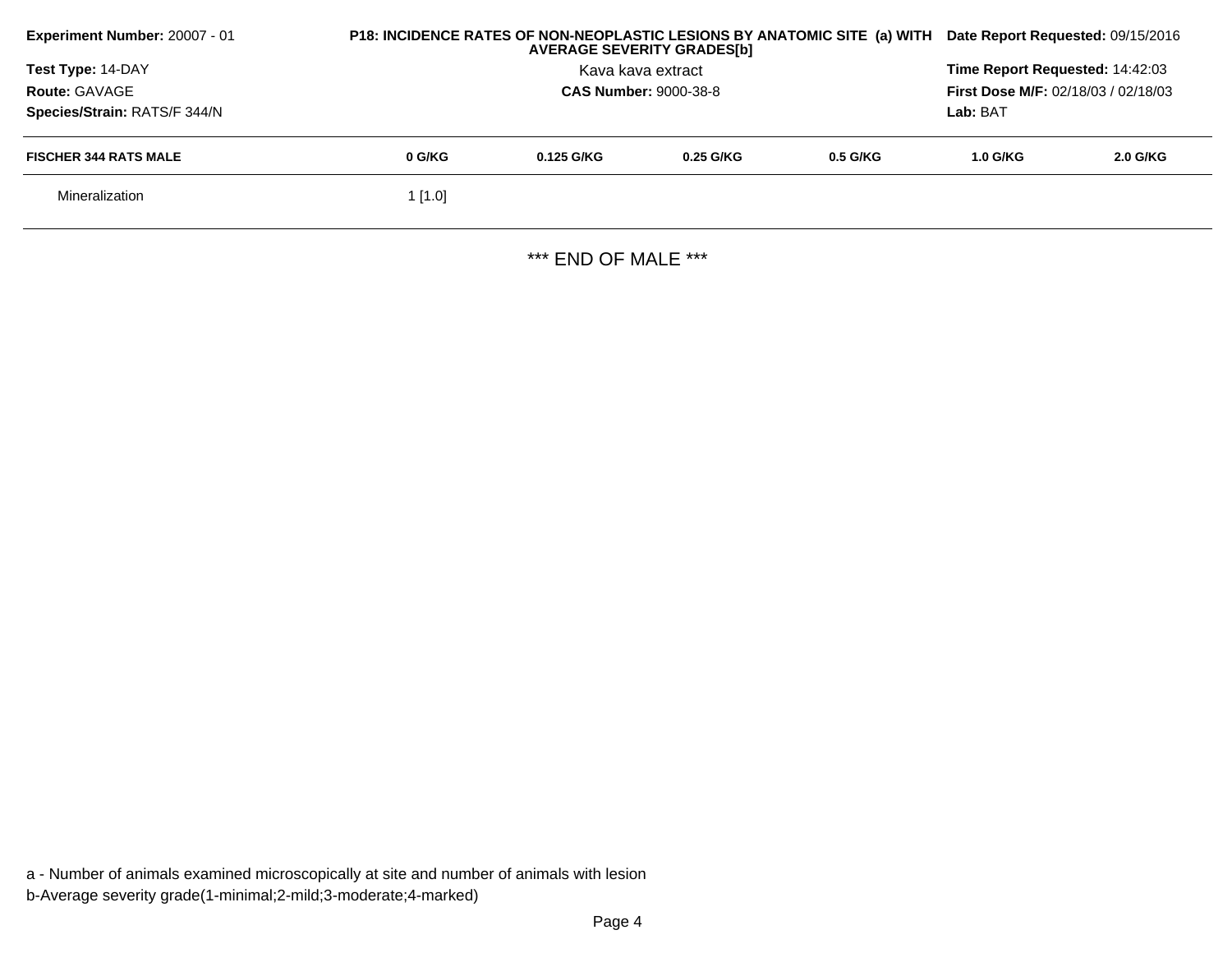| Experiment Number: 20007 - 01                                                    |            | P18: INCIDENCE RATES OF NON-NEOPLASTIC LESIONS BY ANATOMIC SITE (a) WITH Date Report Requested: 09/15/2016 |                              |                  |                                     |                      |
|----------------------------------------------------------------------------------|------------|------------------------------------------------------------------------------------------------------------|------------------------------|------------------|-------------------------------------|----------------------|
| Test Type: 14-DAY                                                                |            | <b>AVERAGE SEVERITY GRADES[b]</b><br>Kava kava extract                                                     |                              |                  |                                     |                      |
| Route: GAVAGE                                                                    |            |                                                                                                            | <b>CAS Number: 9000-38-8</b> |                  | First Dose M/F: 02/18/03 / 02/18/03 |                      |
| Species/Strain: RATS/F 344/N                                                     |            |                                                                                                            |                              |                  | Lab: BAT                            |                      |
| <b>FISCHER 344 RATS FEMALE</b>                                                   | 0 G/KG     | 0.125 G/KG                                                                                                 | 0.25 G/KG                    | 0.5 G/KG         | 1.0 G/KG                            | 2.0 G/KG             |
| <b>Disposition Summary</b>                                                       |            |                                                                                                            |                              |                  |                                     |                      |
| <b>Animals Initially In Study</b><br><b>Early Deaths</b><br><b>Natural Death</b> | $\sqrt{5}$ | $\overline{\mathbf{5}}$                                                                                    | $5\phantom{.0}$              | $5\phantom{.0}$  | ${\bf 5}$                           | $5\phantom{.0}$<br>1 |
| <b>Survivors</b>                                                                 |            |                                                                                                            |                              |                  |                                     |                      |
| <b>Terminal Sacrifice</b>                                                        | 5          | $\overline{\mathbf{5}}$                                                                                    | 5                            | 5                | 5                                   | 4                    |
| <b>Animals Examined Microscopically</b>                                          | 5          | $5\phantom{.0}$                                                                                            | 5                            | 5                | 5                                   | 5                    |
| <b>ALIMENTARY SYSTEM</b>                                                         |            |                                                                                                            |                              |                  |                                     |                      |
| Liver<br>Hepatodiaphragmatic Nodule                                              | (5)        | (5)                                                                                                        | (5)<br>2[1.0]                | (5)              | (5)<br>1[1.0]                       | (5)                  |
| Infiltration Cellular, Mononuclear Cell<br>Hepatocyte, Hypertrophy               | 5[1.0]     | 3[1.0]                                                                                                     | 5[1.0]<br>5[1.0]             | 5[1.0]<br>5[1.0] | 4[1.0]<br>5[1.0]                    | 2[1.0]<br>5[1.0]     |
| CARDIOVASCULAR SYSTEM                                                            |            |                                                                                                            |                              |                  |                                     |                      |
| None                                                                             |            |                                                                                                            |                              |                  |                                     |                      |
| <b>ENDOCRINE SYSTEM</b>                                                          |            |                                                                                                            |                              |                  |                                     |                      |
| None                                                                             |            |                                                                                                            |                              |                  |                                     |                      |
| <b>GENERAL BODY SYSTEM</b>                                                       |            |                                                                                                            |                              |                  |                                     |                      |
| None                                                                             |            |                                                                                                            |                              |                  |                                     |                      |
| <b>GENITAL SYSTEM</b>                                                            |            |                                                                                                            |                              |                  |                                     |                      |
| Uterus                                                                           | (0)        | (0)                                                                                                        | (0)                          | (1)              | (0)                                 | (0)                  |
| Endometrium, Hyperplasia, Cystic                                                 |            |                                                                                                            |                              | 1[3.0]           |                                     |                      |
|                                                                                  |            |                                                                                                            |                              |                  |                                     |                      |

a - Number of animals examined microscopically at site and number of animals with lesion

b-Average severity grade(1-minimal;2-mild;3-moderate;4-marked)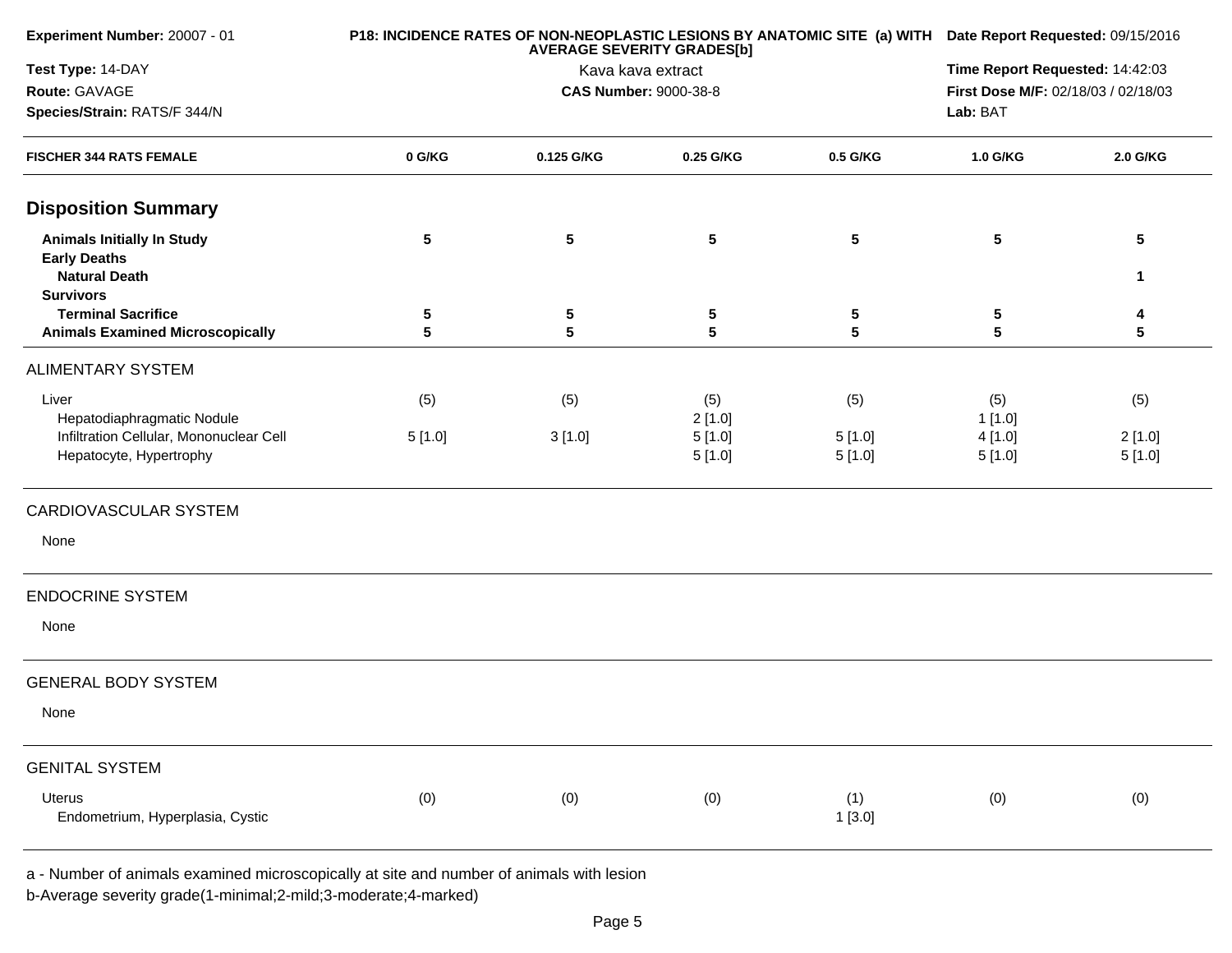| Experiment Number: 20007 - 01                                                                                                                            |                  | <b>AVERAGE SEVERITY GRADES[b]</b>                 | P18: INCIDENCE RATES OF NON-NEOPLASTIC LESIONS BY ANATOMIC SITE (a) WITH Date Report Requested: 09/15/2016 |          |          |                         |
|----------------------------------------------------------------------------------------------------------------------------------------------------------|------------------|---------------------------------------------------|------------------------------------------------------------------------------------------------------------|----------|----------|-------------------------|
| Test Type: 14-DAY<br>Route: GAVAGE<br>Species/Strain: RATS/F 344/N                                                                                       |                  | Kava kava extract<br><b>CAS Number: 9000-38-8</b> | Time Report Requested: 14:42:03<br>First Dose M/F: 02/18/03 / 02/18/03<br>Lab: BAT                         |          |          |                         |
| <b>FISCHER 344 RATS FEMALE</b>                                                                                                                           | 0 G/KG           | 0.125 G/KG                                        | 0.25 G/KG                                                                                                  | 0.5 G/KG | 1.0 G/KG | 2.0 G/KG                |
| <b>HEMATOPOIETIC SYSTEM</b>                                                                                                                              |                  |                                                   |                                                                                                            |          |          |                         |
| Lymph Node<br>Hyperplasia, Lymphoid                                                                                                                      | (0)              | (0)                                               | (0)                                                                                                        | (0)      | (0)      | (1)<br>1[2.0]           |
| <b>INTEGUMENTARY SYSTEM</b>                                                                                                                              |                  |                                                   |                                                                                                            |          |          |                         |
| None                                                                                                                                                     |                  |                                                   |                                                                                                            |          |          |                         |
| MUSCULOSKELETAL SYSTEM                                                                                                                                   |                  |                                                   |                                                                                                            |          |          |                         |
| None                                                                                                                                                     |                  |                                                   |                                                                                                            |          |          |                         |
| NERVOUS SYSTEM                                                                                                                                           |                  |                                                   |                                                                                                            |          |          |                         |
| Brain                                                                                                                                                    | (5)              | (0)                                               | (0)                                                                                                        | (0)      | (0)      | (5)                     |
| <b>RESPIRATORY SYSTEM</b>                                                                                                                                |                  |                                                   |                                                                                                            |          |          |                         |
| Lung<br>Hemorrhage                                                                                                                                       | (5)              | (0)                                               | (3)<br>2[2.0]                                                                                              | (0)      | (0)      | (5)                     |
| Infiltration Cellular, Mononuclear Cell<br>Alveolus, Infiltration Cellular, Mononuclear Cell<br>Interstitium, Infiltration Cellular, Mononuclear<br>Cell | 3[1.0]<br>5[1.0] |                                                   | 1[1.0]<br>2[1.0]<br>2[1.0]                                                                                 |          |          | 2[1.0]<br>5[1.0]        |
| SPECIAL SENSES SYSTEM                                                                                                                                    |                  |                                                   |                                                                                                            |          |          |                         |
| Eye<br>Synechia<br>Iris, Inflammation                                                                                                                    | (0)              | (0)                                               | (0)                                                                                                        | (0)      | (0)      | (1)<br>1[2.0]<br>1[1.0] |

a - Number of animals examined microscopically at site and number of animals with lesion

b-Average severity grade(1-minimal;2-mild;3-moderate;4-marked)